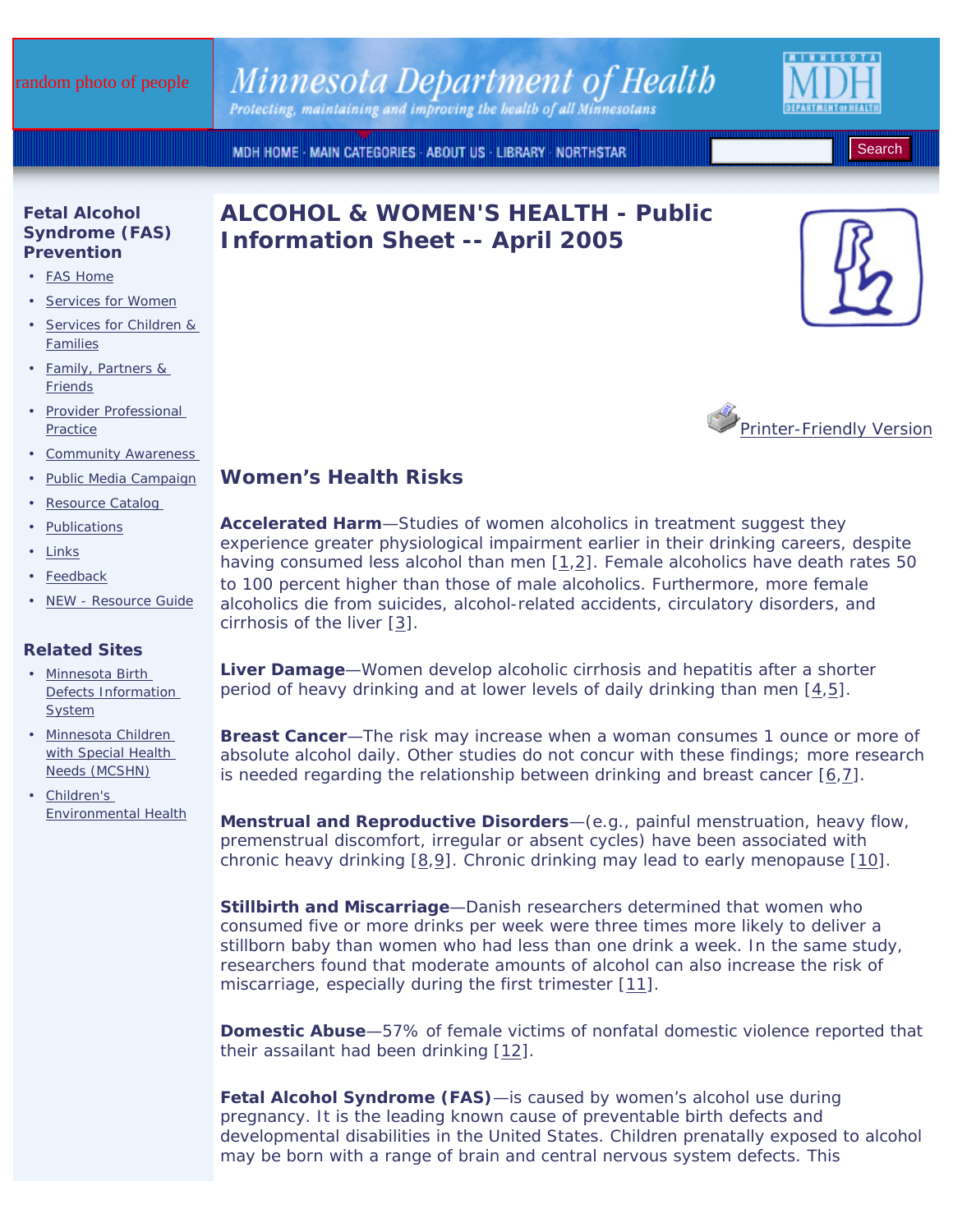permanent organic brain damage results in life long learning, emotional, and behavioral disorders. Many more children are born with Fetal Alcohol Spectrum Disorder (FASD), a condition where the child's disabilities do not meet the criteria for an FAS diagnosis. However the child presents a range of neurological disabilities resulting in lifelong social, emotional, learning, and behavioral problems [13].

### **The Trends**

**Women's Drinking**—The most recent national and Minnesota data confirm that women are drinking more heavily, more often, and continue to drink during pregnancy. The Center for Disease Control findings indicate that the rate of frequent drinking among pregnant women increased fourfold between 1991 and 1995 [14].

- Nationally, 12.8% of the women reported drinking alcohol during pregnancy.
- One out of every 29 women who knew they were pregnant reported "risk" drinking" (7 or more drinks per week, or 5 or more drinks on any one occasion).
- 1 in 8 women of childbearing age (18 to 44 yrs.) reported "risk drinking"; these alcohol levels can pose a threat to the fetus should a woman be pregnant and not know it.
- Minnesota women of childbearing age drank more frequently than women in nearly every other state.

**Fetal Alcohol Syndrome**—The most recent and accurate data collected by the Center for Disease Control and Prevention's Fetal Alcohol Syndrome Surveillance Network (FASSNet) shows that the rate of FAS in children born between 1995 and 1997 in 4 states (Alaska, Arizona, Colorado, New York) ranged from 0.3 to 1.5 per 1,000 live births. The highest rates were found among blacks and American Indian/ Alaska Natives. However, all women who drink during pregnancy run the risk of having a child born with FAS or FASD [15]. In addition, there may be three times as many children born with FASD than FAS [16]. In 1981, the U.S. Surgeon General's Advisory on Alcohol and Pregnancy first advised against drinking alcoholic beverages during pregnancy or when planning a pregnancy. This warning was later re-issued in 1990, 1995, and in February 2005 by the U.S. Secretary of Health.

## **The Costs of Alcohol Abuse**

**Health Care and Treatment**—The Center for Substance Abuse Prevention estimated the annual direct and indirect cost of alcohol abuse to be \$98.6 billion [17].

**Fetal Alcohol Syndrome**—The 10th Special Report to the U.S. Congress on Alcohol and Health estimated the annual health care costs associated with FAS to be \$2.8 billion in 1998 [18].

#### **References & Resources**

(1) Morgan, M.Y., & Sherlock, S. Sex-Related Differences Among 100 Patients With Alcoholic Liver Disease. British Medical Journal 1(6066):939-941, 1977. (2) Hill, S.Y. Vulnerability To The Biomedical Consequences Of Alcoholism And Alcohol-Related Problems Among Women. In: Wilsnack, S.C., And Beckman, L.J., Eds. Alcohol Problems In Women. Antecedents, Consequences, And Intervention. New York: Guilford Press, 1984. Pp. 121-154.

(3) Hill, S.Y. Biological Consequences Of Alcoholism And Alcohol-Related Problems Among Women. In: Special Populations Issues. National Institute On Alcohol Abuse And Alcoholism. Alcohol And Health Monograph No. 4. Dhhs Pub. No. (Adm)82-1193.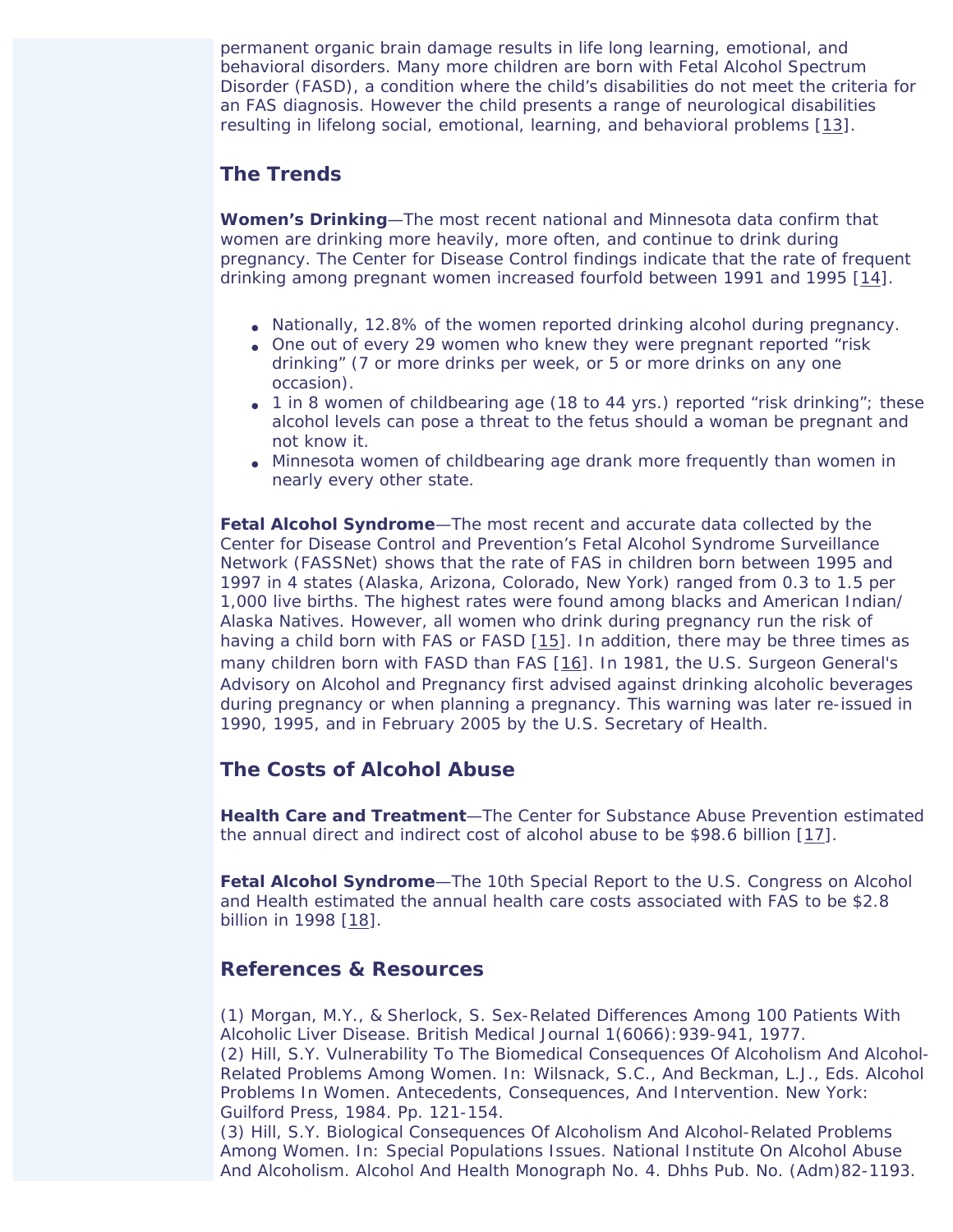Washington, Dc: Supt. Of Docs., U.S. Govt. Print. Off., 1982. Pp. 43-73. (4) Saunders, J.B.; Davis, M.; And Williams, R. Do Women Develop Alcoholic Liver Disease More Readily Than Men? British Medical Journal 282:1140-1143, 1981. (5) Tuyns, A.J., & Pequignot, G. Greater Risk Of Ascitic Cirrhosis In Females In Relation To Alcohol Consumption. International Journal Of Epidemiology 13 (1):53-57, 1984.

(6) Willett, W.C.; Stampfer, M.J.; Colditz, G.A.; Rosner, B.A.; Hennekens, C.H.; And Speizer, F.E. Moderate Alcohol Consumption And The Risk Of Breast Cancer. New England Journal Of Medicine 316(19):1174-1180, 1987.

(7) Lowenfels, A.B., & Zevola, S.A. Alcohol And Breast Cancer: An Overview. Alcoholism: Clinical And Experimental Research 13(1):109-111, 1989.

(8) Wilsnack, S.C.; Klassen, A.D.; And Wilsnack, R.W. Drinking And Reproductive Dysfunction Among Women In A 1981 National Survey. Alcoholism: Clinical And Experimental Research 8(5):451-458, 1984.

(9) Hugues, J.N.; Coste, T.; Perret, G.; Jayle, M.; Sebaoun, J.; And Modigliani, E. Hypothalamo-Pituitary Ovarian Function In Thirty-One Women With Chronic Alcoholism. Clinical Endocrinology 12(6):543-551, 1980.

(10) Gavaler, J.S. Effects Of Moderate Consumption Of Alcoholic Beverages On Endocrine Function In Postmenopausal Women: Bases For Hypotheses. In: Galanter, M., Ed. Recent Developments In Alcoholism. Vol. 6. New York: Plenum Press, 1988. Pp. 229-251.

(11) Ulrik Kesmodel, Kirsten Wisborg, Sjúr Ur Fró I Olsen, Tine Brink Henriksen And Niels Jørgen Secher. Moderate Alcohol Intake in Pregnancy and the Risk of Spontaneous Abortion. Alcohol And Alcoholism Vol. 37, No. 1, Pp. 87-92, 2002.

(12) U.S. Dept. of Justice, Bureau of Justice Statistics. National Crime Victim Survey, Alcohol and Crime, 1998.

(13) CDC. Update: Trends in fetal alcohol syndrome---United States, 1979--1993. MMWR 1995;44:249—51.

(14) CDC. Alcohol use among women of childbearing age---United States, 1991-- 1999. MMWR 2002;51:273--6.

(15) CDC, Fetal Alcohol Syndrome --- Alaska, Arizona, Colorado, and New York, 1995- 1997. Morbidity and Mortality Weekly Report, May 24, 2002 / 51(20);433-5.

(16) CDC. National Task Force on Fetal Alcohol Syndrome and Fetal Alcohol Effect. MMWR 2002; 51:9—12.

(17) Center for Substance Abuse Prevention. The monetary burden of medical resources, vehicle crashes, and criminal activity: 1990 estimate. In: Substance Abuse: The Nation's Number one Health Problem: Key Indicators for Policy. Princeton, NJ: Robert Wood Foundation, 1993.

(18) National Institute of Health, National Institute on Alcohol Abuse and Alcoholism, The 10th Special Report to the U.S. Congress on Alcohol and Health, Rockville MD, 2000.

#### **Printer Friendly Version**

Alcohol and Women's Health Public Information Sheet (38 kb / 2 pages) To view PDF files, you will need Adobe Acrobat Reader (free download from Adobe website).

For questions about this page, please contact our Maternal and Child Health Section: mchweb@health.state. mn.us

*Return to >* Maternal and Child Health Section home *|* Minnesota Department of Health home